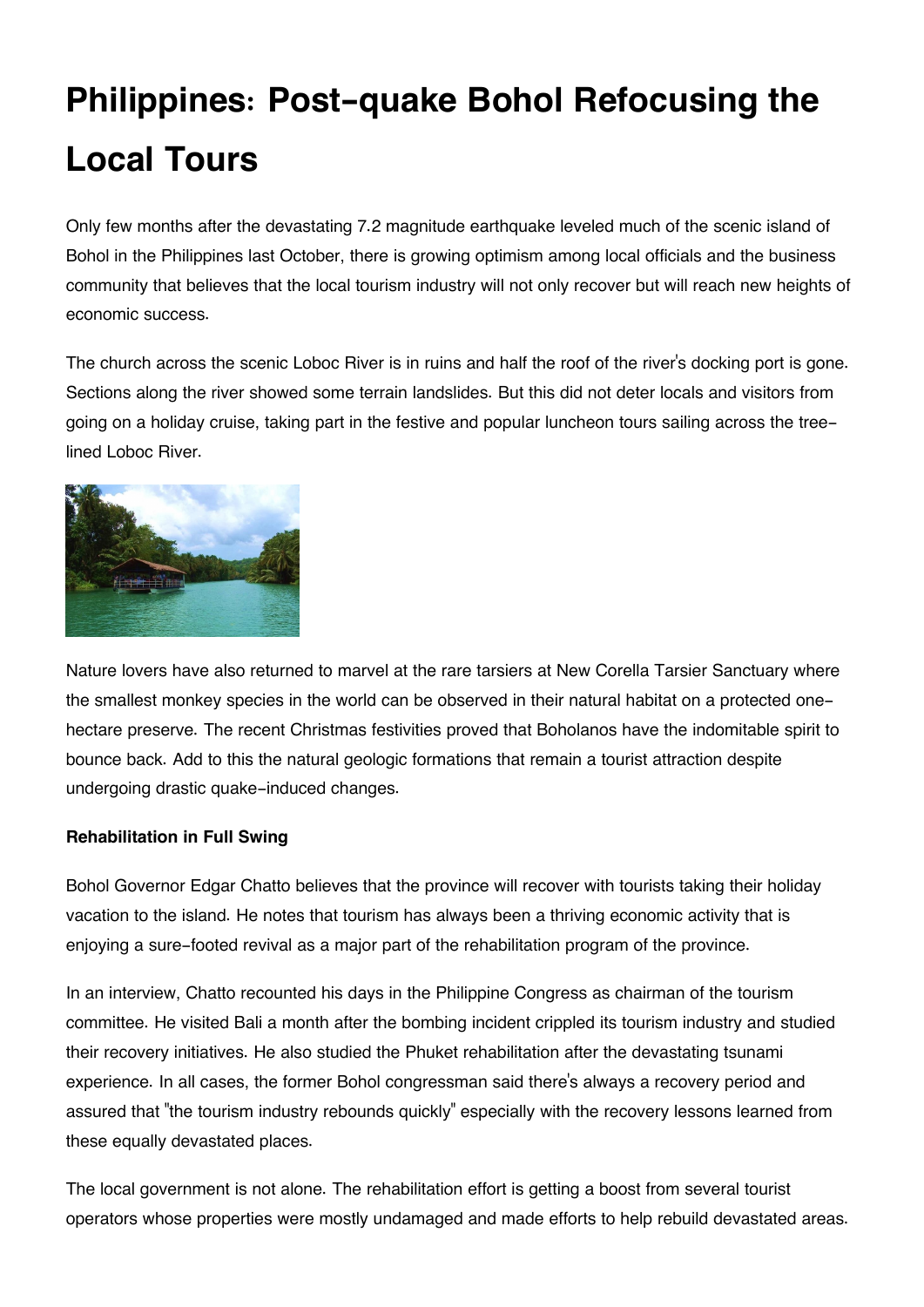The resort island of Panglao, for instance, survived unscathed and continues to take in tourists and guests.



Lucas Nunag, the head of the Provincial Tourism Council is likewise optimistic as international consultants arrived in January to help in the provincial tourism recovery with a focus on "re-branding and developing new attractions." Bohol is receiving assistance from the USAID in the planning process, inviting media groups to check on the rehabilitation progress, while helping rebuild schools damaged by the quake. The Australian government has pitched in to repair the roads while a Singaporean donor has provided for an operating room as half of the hospitals were partially or completely destroyed in the quake.

### **Repositioning Bohol**

The earthquake managed to give Bohol an opportunity to scale further up its tourism image with a repositioning focused on environmental and cultural heritage. Nunag said that reconstruction is being done with a unifying theme. It is easy enough to look like Bali or Phuket, "but we have our own architecture and landscapes to take tragedy into an opportunity." Indeed, the new reconstruction blueprint aims to rebrand Bohol as a geological tourist attraction. It plans to offer geoscience tours showcasing what is uniquely Bohol and the changes that have transformed the island into an even more interesting destination, both for leisure fun and scientific exploration.

Bohol is world-famous for its signature Chocolate Hills. The quake-induced landslides turned large parts of the hills into what locals now describe in zest as "white chocolate", after the grass covering the hills fell to reveal high-grade limestone. Chatto adds that there is now clear geologic evidence of "sea life where the ocean once covered these hills millions of years ago."



This had made the Chocolate Hills not just a tourist attraction, but also an excellent site for geological study. Chatto also intimated that the rehabilitation plan considers building a Bohol Geological Museum "that will showcase the destruction and new geologic formations that rose out of the earthquake."

Nunag mentioned the Punta Cruz tower, a popular destination locals and tourists used to visit as a natural diving platform straight to the sea. After the quake, the shallow part of the sea moved up,